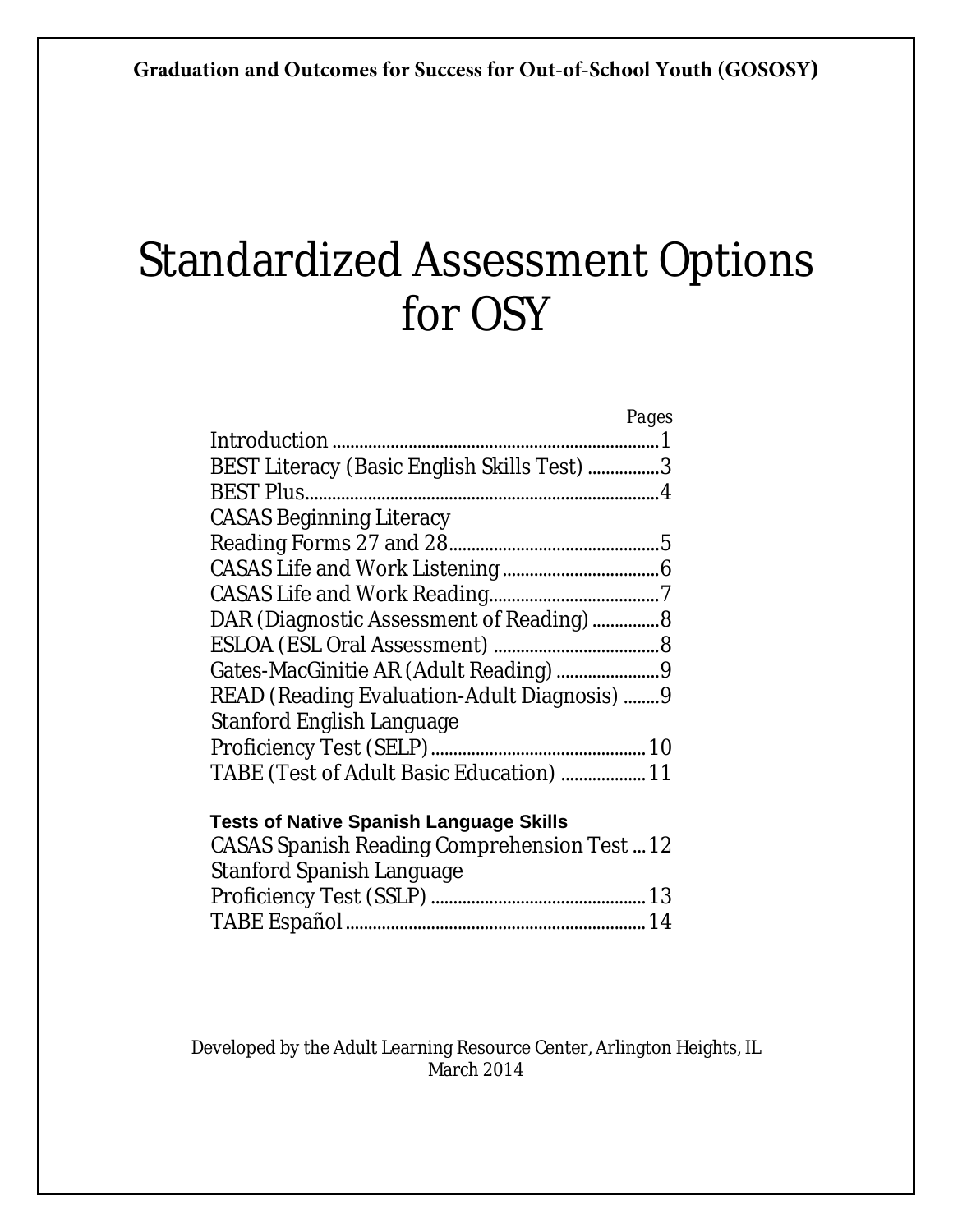# **Introduction to the** *Standardized Assessment Options for OSY*

The *Standardized Assessment Options for OSY* is a list of standardized tests recommended for use by OSY programs. Language screeners like the *OSY English Language Screener* (found at www.osymigrant.org) are designed to make broad, initial decisions about where to begin instruction upon a student's entry into a program. Because screeners are brief and limited in scope, they are not able to provide detailed information about a student's academic needs, nor are they able to provide valid measures of learner progress. For these purposes, a standardized diagnostic assessment should be given.

All of the tests on the list can be used for determining where the student should begin, either in a particular level of class or in terms of instruction. In addition, these tests can all be used for gauging student learning progress. The teacher or program can give the student a pre-test before instruction takes place and then retest (post-test) after instruction has been given. Each test publisher has a recommended interval between pre- and post-tests. To see a score gain, it will be necessary for students to receive a significant amount of instruction. The more instruction time a student receives, the more likely it is that there will be a score gain.

For each assessment instrument, the following information is provided:

| <b>Type of Student</b>                             | Level of English and age (adult/young adult) the test could be used with<br>Notes on appropriateness for use with students who have low English literacy,<br>$\bullet$<br>low native-language literacy, or limited formal education.                                                                                                                                                        |  |  |  |
|----------------------------------------------------|---------------------------------------------------------------------------------------------------------------------------------------------------------------------------------------------------------------------------------------------------------------------------------------------------------------------------------------------------------------------------------------------|--|--|--|
| Content of Test and<br><b>Skills Assessed</b>      | Skill areas addressed by the test (e.g., listening, speaking, reading, writing,<br>$\bullet$<br>Spanish, or math)<br>Context (life skills or academic skills)<br>$\bullet$<br>Description of test items<br>$\bullet$                                                                                                                                                                        |  |  |  |
| <b>Test Procedures</b>                             | Group and/or one-on-one test administration<br>$\bullet$<br>Manner of testing: paper-pencil, computer, and/or online<br>$\bullet$<br>Time for testing (does not include scoring time)<br>$\bullet$<br>Description of what the tester and students do during test                                                                                                                            |  |  |  |
| <b>Test Components</b>                             | Cost<br>no or low per-test cost (under \$3 per test) or less than \$100 total<br>Low<br>outlay for start-up<br>Moderate<br>moderate per-test cost (\$3-\$10 per test) or a start-up cost of \$100-<br>\$300<br>individual test cost is more than \$10 per test or the cost of<br>High<br>purchasing start-up test materials is above \$300<br>Test materials programs will need to purchase |  |  |  |
| <b>Training for Testers</b>                        | How testers can learn how to administer the test and any other tester requirements.<br>If free training is known to be available, it is noted; otherwise, there may be costs<br>associated with training.                                                                                                                                                                                   |  |  |  |
| Advantages and<br>Disadvantages for<br><b>MEPs</b> | Comments regarding ease of administration, tester training, and/or test design<br>limitations                                                                                                                                                                                                                                                                                               |  |  |  |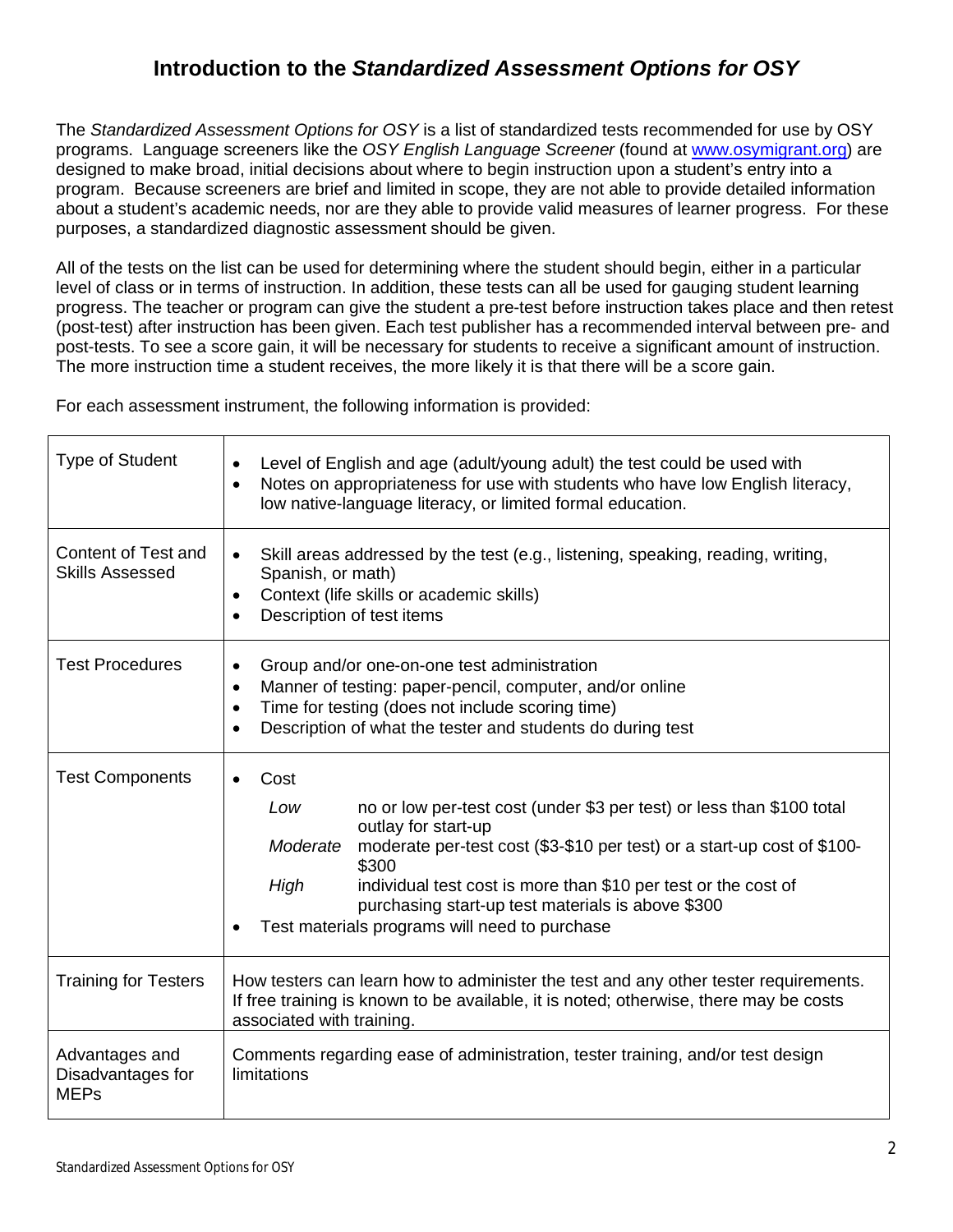#### *Q: How were the tests on the list selected?*

A: The tests were selected according to several criteria: usability with English language learners (ELLs) who may have little formal education or low literacy skills, ease of administration, cost, amount of time needed for testing, and manageable tester training requirements. While there are other published tests available, the tests on the list are the tools that are likely to be practical for using with OSY.

#### *Q: Can anyone give these standardized tests?*

A: Volunteers, support staff, or teachers can give these tests if they have been trained. Many of the tests on this list have a tester manual with complete instructions for a tester to follow. Other tests require formal online or in-person training. Testers need to follow the test publisher's training requirements and test procedures carefully; otherwise, the test results will be invalid.

#### *Q: How often can I retest?*

A: Standardized tests like those on the list are designed to be used before instruction begins, to give teachers information on the skills a student needs to work on. Each test publisher has a recommended interval between pre- and post-tests. The more instruction time a student receives, the more likely it is that there will be a score gain. It is usually necessary for students to receive a significant amount of instruction before achieving a gain.

#### *Q: Can these tests be used to determine student progress?*

A: These tests assess skills that are typically taught in adult ESL or adult basic education programs. Some test life skills such as addressing an envelope, reading a calendar, or responding to a conversational question, while others test academic skills such as reading non-fiction passages, defining vocabulary, or carrying out basic mathematical computations. These tests can show general learner progress when there is sufficient time between tests. Any increase in a raw score (the number correct) on a standardized test is an indication of learning progress; however, if a post-test score is the same or lower than a pre-test score, it does not mean there has been no progress. The student could have had a bad day when taking the post-test, or the content of test may not reflect what was taught in class.

#### Q: *What are some other ways I can demonstrate student progress?*

- A: Teachers can track and demonstrate student progress in many ways, including:
	- Keeping files of students' written work (quizzes, tests, worksheets from class work and homework)
	- Maintaining notes on student performance using simple rubrics such as the rubrics used for scoring the *OSY English Language Screener*
	- Interviewing the student periodically to note learning goals and achievements
	- Recording or videotaping the student during oral activities (conversation, presentations, dialogues or role plays) at the beginning of an instructional period and again after at least 20 hours of instruction

#### Q: *Can I use these tests with students who are not very literate in English or their native language, or with students who have little formal education?*

A: Some of the tests can readily be used with students who lack literacy skills or who are unfamiliar with typical test formats due to lack of formal education. Other tests have instructions or test question formats that may be confusing to such students. Please refer to the column "Type of Student" for notes about the use of specific tests with these students. It is often helpful to prepare students in class for the format and content of standardized tests by showing them some sample questions (if available) or having them do tasks similar to those on the test. Teachers should not show students the exact test questions or go over answers. That is considered "teaching to the test" and will result in invalid test scores.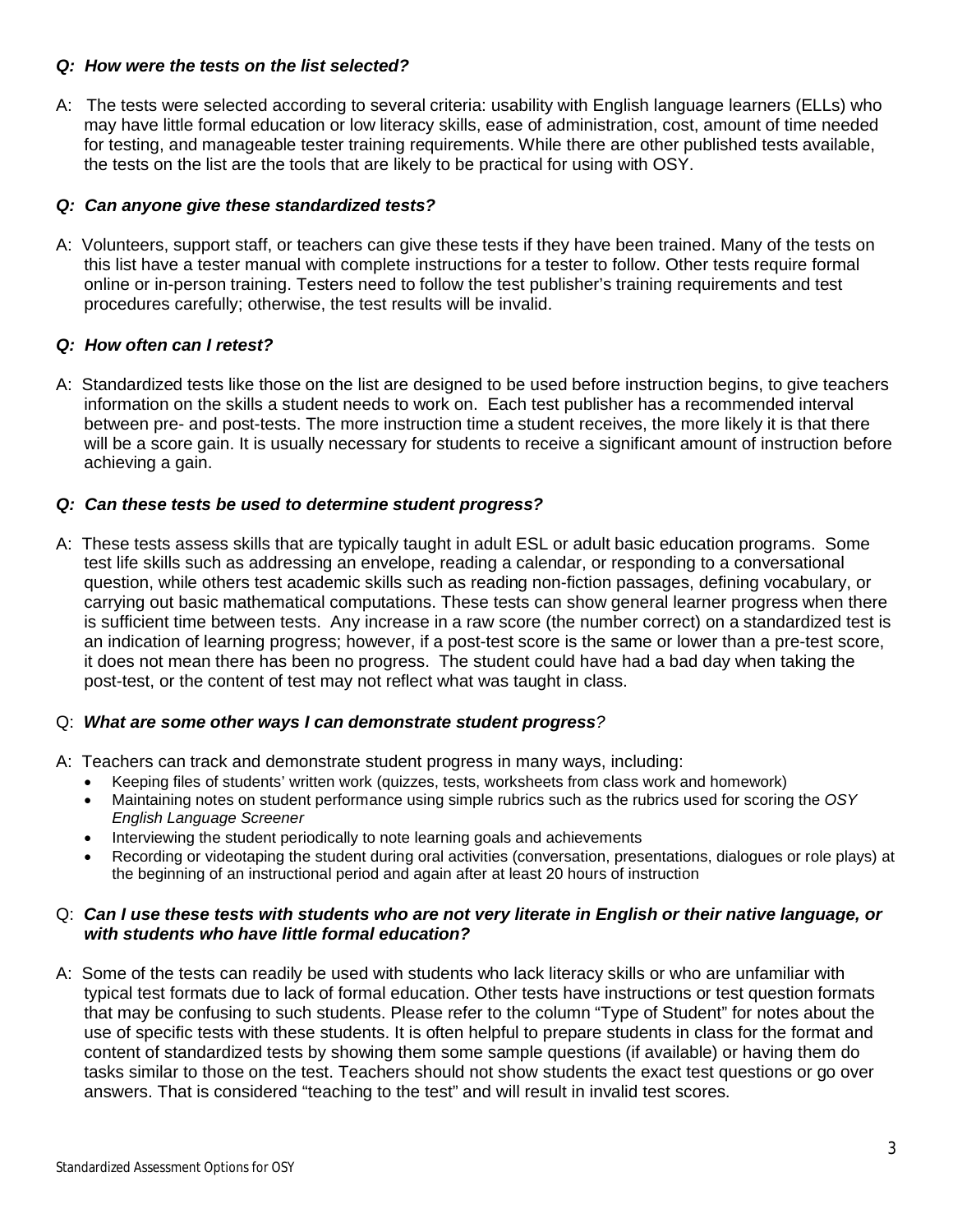# **Standardized Assessment Options for OSY**

#### **Cost Key**

Low no or low per-test cost (under \$3 per test) or less than \$100 total outlay for start-up Moderate moderate per-test cost (\$3-\$10 per test) or a start-up cost of \$100-300 High individual test cost is more than \$10 per test or the cost of purchasing start-up test materials is above \$300

#### **BEST Literacy (Basic English Skills Test)**

Center for Applied Linguistics http://www.cal.org/aea/bestliteracy/index.html

| <b>Type of Student</b>                                                                                                                                      | <b>Content of Test and Skills</b><br>Assessed                                                                                                        | <b>Test Procedures</b>                                                                                                                                                   | <b>Test Components and Cost</b><br>(See Key Above)                                                                           | <b>Training for Testers</b> |
|-------------------------------------------------------------------------------------------------------------------------------------------------------------|------------------------------------------------------------------------------------------------------------------------------------------------------|--------------------------------------------------------------------------------------------------------------------------------------------------------------------------|------------------------------------------------------------------------------------------------------------------------------|-----------------------------|
| • Beginning through<br>high intermediate ESL<br>adult or young adult<br>learners<br>• Appropriate for ELLs<br>with low literacy and/or<br>limited education | Tests basic reading and<br>writing skills in a life skills<br>context (e.g., reading<br>calendars and labels,<br>completing forms, writing<br>notes) | Paper-pencil<br>Given to a group or to individuals<br>Students write their answers<br>directly in test booklets. Testers<br>must hand-score each test.<br>Time: One hour | Cost: Low<br>• Consumable test booklets (3)<br>forms available to alternate<br>for pre- and post-testing)<br>• Tester manual | Self-training with manual   |

Advantages for MEPs: Easy to give. Does not require that students have literacy or test-taking skills.

 Disadvantages for MEPs: Designed for beginning and intermediate ELLs. Not valid for advanced ELLs. Scoring is labor intensive and can take up to 10 minutes per test. Testers must follow manual for scoring.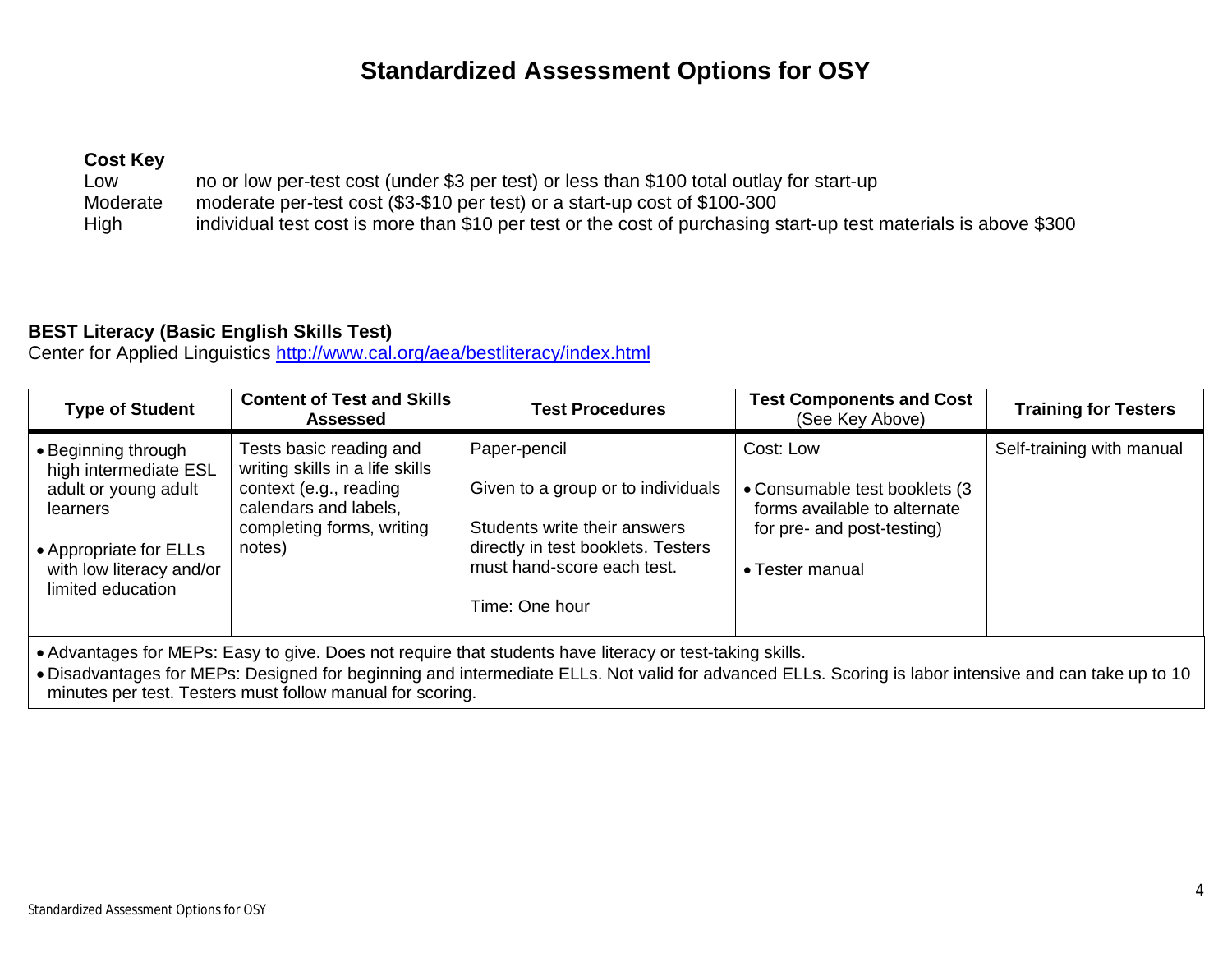## **BEST Plus**

Center for Applied Linguistics http://www.cal.org/aea/bestplus/index.html

| <b>Type of Student</b>                                                                                                                          | <b>Content of Test and Skills</b><br><b>Assessed</b>                                                                                                 | <b>Test Procedures</b>                                                                                                                                                                                                                                                                                                                                                                                                                                                                                                                                                                                               | <b>Test Components and Cost</b><br>(See Key Above)                                                                      | <b>Training for Testers</b>                                                 |
|-------------------------------------------------------------------------------------------------------------------------------------------------|------------------------------------------------------------------------------------------------------------------------------------------------------|----------------------------------------------------------------------------------------------------------------------------------------------------------------------------------------------------------------------------------------------------------------------------------------------------------------------------------------------------------------------------------------------------------------------------------------------------------------------------------------------------------------------------------------------------------------------------------------------------------------------|-------------------------------------------------------------------------------------------------------------------------|-----------------------------------------------------------------------------|
| • Beginning through<br>advanced ESL adult or<br>young adult learners<br>• Appropriate for ELLs<br>with low literacy and/or<br>limited education | Tests listening and<br>speaking in a life skills<br>context (e.g., students<br>answer questions on topics<br>such as work, family, and<br>community) | Oral interview<br>Given one-on-one<br>Both a computer-adaptive and a<br>paper-based semi-adaptive<br>format are available<br>In the computer-adaptive version,<br>the tester interviews the student<br>and scores each question directly<br>on computer as the test<br>proceeds. The computer<br>produces a score report upon<br>completion of the test.<br>For the paper-based version, the<br>tester asks questions orally and<br>records scores in test booklet as<br>test proceeds. After the test, the<br>tester enters the scores into a<br>computer to get a score report.<br>Time: 12-20 minutes per student | Cost: Low<br>• Consumable electronic tests<br>• Tester manual<br>• Tester picture cue book (for<br>paper-based version) | Must be trained and<br>approved by a certified<br><b>BEST Plus trainer.</b> |

Advantages for MEPs: Can be used with all levels. Does not require that students have literacy or test-taking skills.

 Disadvantages for MEPs: Training takes several hours and may not be available locally. For the computer-adaptive version, the tester must have a computer to use while testing. For the paper-based version, the tester must have access to a computer following testing.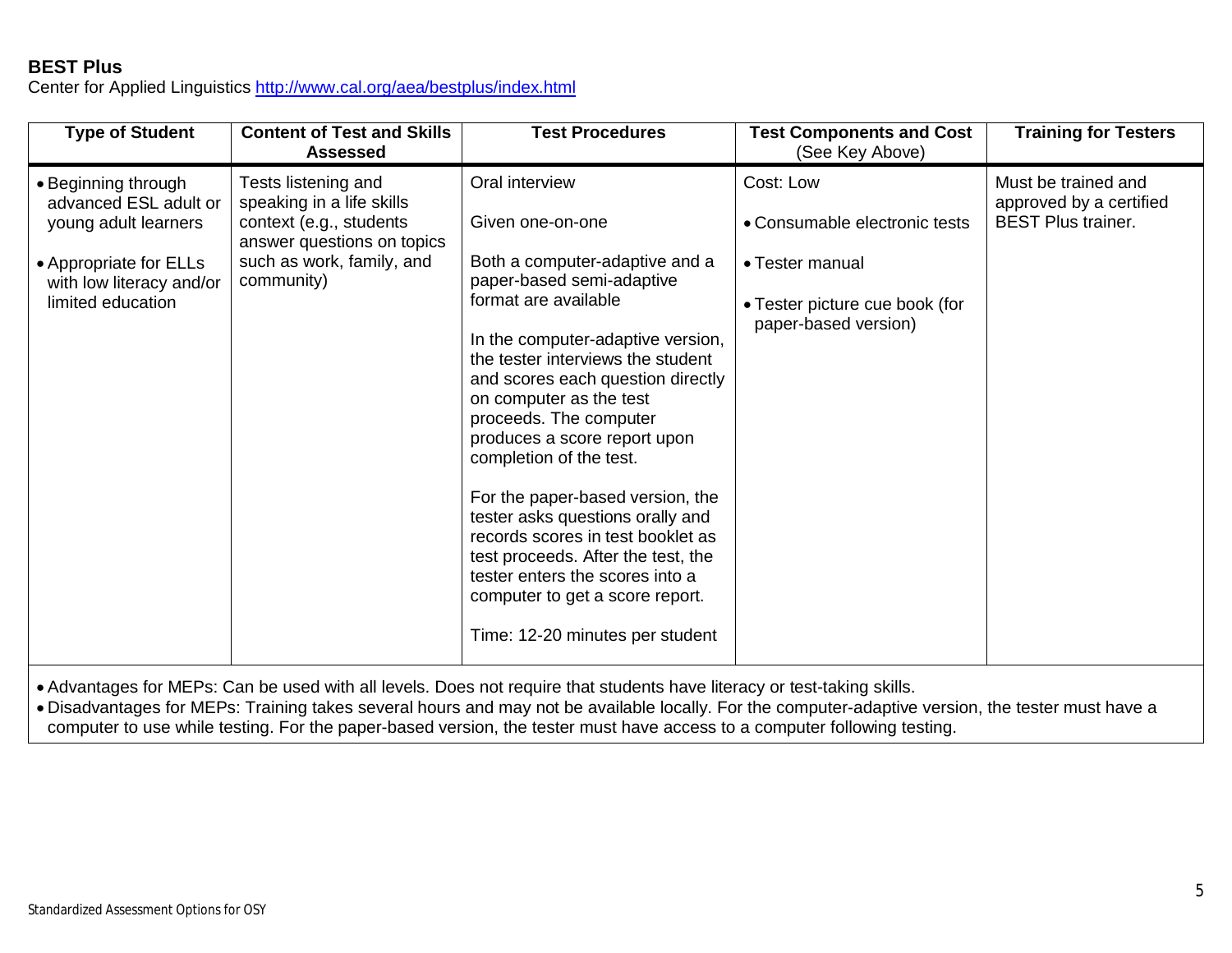## **CASAS Beginning Literacy Reading (Forms 27 & 28)**

CASAS https://www.casas.org/product-overviews/assessments/beginning-literacy-reading

| <b>Type of Student</b>                                                                                                                                                 | <b>Content of Test and Skills</b><br><b>Assessed</b>                        | <b>Test Procedures</b>                                                                                                                                                   | <b>Test Components and Cost</b><br>(See Key Above) | <b>Training for Testers</b>                                                                                                                                          |  |
|------------------------------------------------------------------------------------------------------------------------------------------------------------------------|-----------------------------------------------------------------------------|--------------------------------------------------------------------------------------------------------------------------------------------------------------------------|----------------------------------------------------|----------------------------------------------------------------------------------------------------------------------------------------------------------------------|--|
| • Beginning ESL adult<br>or young adult<br>learners<br>• Appropriate for ELLs<br>with very low literacy,<br>little knowledge of<br>English and/or limited<br>education | Tests very basic literacy<br>skills, such as letter and<br>word recognition | Paper-pencil<br>Given to a group or to individuals<br>Students write their answers<br>directly in test booklets. Testers<br>must hand-score each test.<br>Time: One hour | Cost: Low<br>• Consumable test booklets            | <b>CASAS Implementation</b><br>Training required by one<br>person in the program,<br>who can then train others.<br>Free Implementation<br>Training available online. |  |
| • Advantages for MEPs: Easy to give. Does not require that students have literacy or test-taking skills.<br>Disadvantages for MEDs: Limited to beginning lovel FCL     |                                                                             |                                                                                                                                                                          |                                                    |                                                                                                                                                                      |  |

Disadvantages for MEPs: Limited to beginning level ESL.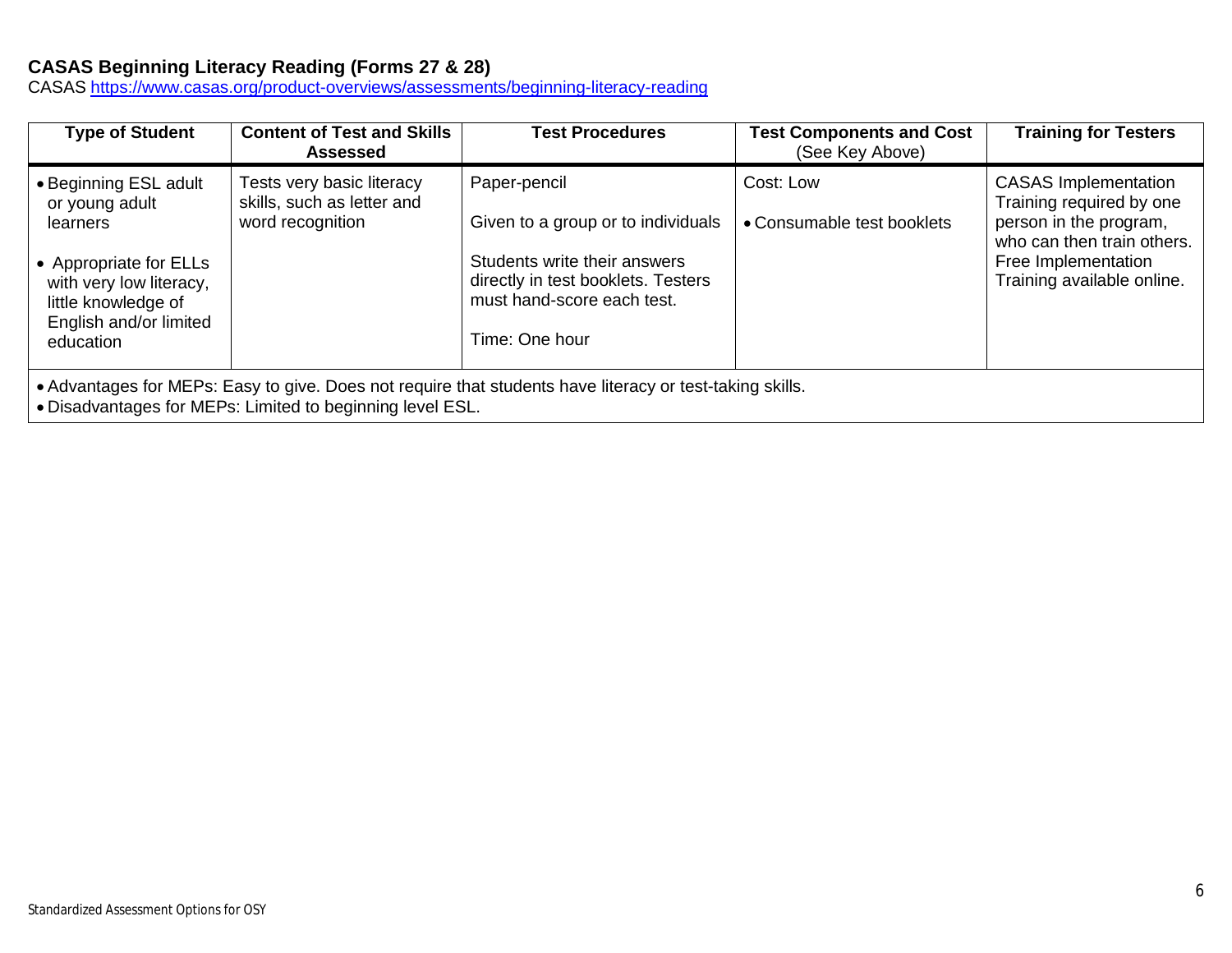## **CASAS Life & Work Listening**

CASAS https://www.casas.org/product-overviews/assessments/life-and-work-listening

| <b>Type of Student</b>                                                                                                              | <b>Content of Test and Skills</b><br><b>Assessed</b>                                                                                                              | <b>Test Procedures</b>                                                                                                                                                                                                                                                                                                                                                                                                                                                                                                                                    | <b>Test Components and Cost</b><br>(See Key Above)                                                                                                                                                                                                                                                                                                                                                                 | <b>Training for Testers</b>                                                                                                                                                                                                                                                                           |
|-------------------------------------------------------------------------------------------------------------------------------------|-------------------------------------------------------------------------------------------------------------------------------------------------------------------|-----------------------------------------------------------------------------------------------------------------------------------------------------------------------------------------------------------------------------------------------------------------------------------------------------------------------------------------------------------------------------------------------------------------------------------------------------------------------------------------------------------------------------------------------------------|--------------------------------------------------------------------------------------------------------------------------------------------------------------------------------------------------------------------------------------------------------------------------------------------------------------------------------------------------------------------------------------------------------------------|-------------------------------------------------------------------------------------------------------------------------------------------------------------------------------------------------------------------------------------------------------------------------------------------------------|
| • Beginning through<br>advanced ESL adult or<br>young adult learners<br>• ELLs must be familiar<br>with a multiple choice<br>format | Tests listening in life skills<br>and employment contexts<br>(e.g., listening<br>comprehension in a doctor's<br>office, understanding<br>instructions on the job) | Both a paper-pencil version and<br>an electronic version, the eTest<br>(web or desktop delivery) are<br>available<br>For the paper-pencil version, the<br>tester uses a CD to play the<br>questions while the student<br>records answers on an answer<br>sheet. For the electronic version,<br>the student listens to the<br>questions with headphones.<br>Given to a group or to individuals<br>Test is given after an Appraisal<br>test (or eTest Locator) to<br>determine which test level to give<br>Time:<br>Appraisal: 30 minutes<br>Test: One hour | Cost of paper-pencil version:<br>High for initial start-up<br>materials, low per-test cost<br>• Reusable test booklets for<br>the low level only. For other<br>levels, no test booklets are<br>used<br>• Appraisal test or eTest<br>Locator (to determine which<br>test level to give initially)<br>• Audio CDs for each level<br>• Answer sheets<br>• Tester manual<br>Cost of electronic version<br>(eTest): Low | <b>CASAS Implementation</b><br>Training required by one<br>person in the program,<br>who can then train others.<br>Free Implementation<br>Training available online.<br>Electronic version (eTest)<br>requires additional free<br>online training<br>Sample audio questions<br>available for practice |

 Easy to give and score. Can be used with all ESL levels. Sample audio questions available online for student practice. Electronic version is automatically scored and generates a score report.

 Disadvantages for MEPs: Paper-pencil version requires use of audio CDs, necessitating a very quiet environment for testing. Paper-pencil version requires numerous components (appraisal test and multiple levels of CDs, and test booklets). Electronic version (eTest) requires computer access with headphones for students and requires students to have very basic computer skills.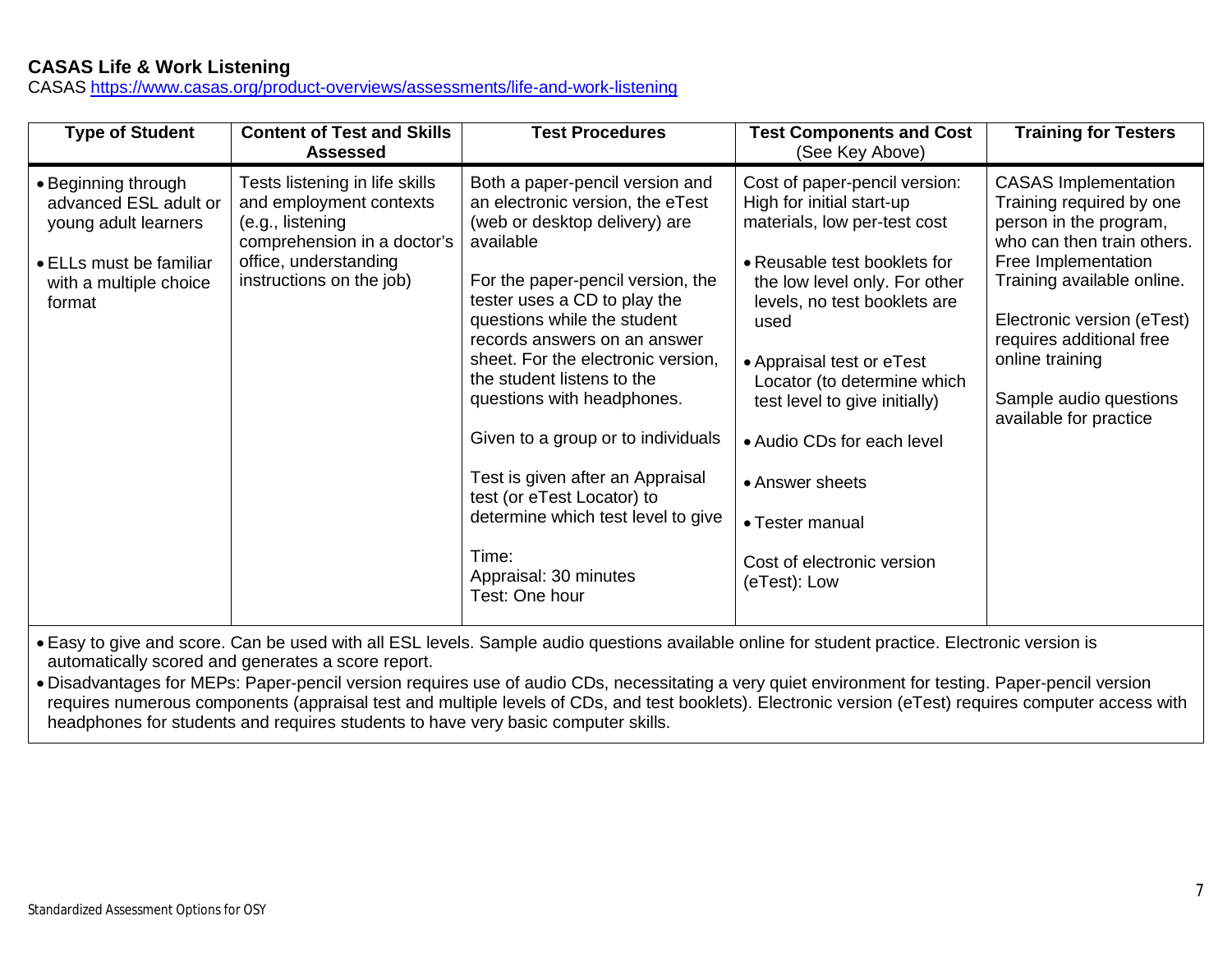## **CASAS Life & Work Reading**

CASAS https://www.casas.org/product-overviews/assessments/life-and-work-reading

| <b>Type of Student</b>                                                                                                              | <b>Content of Test and Skills</b><br><b>Assessed</b>                                                           | <b>Test Procedures</b>                                                                                                                                                                                                                                                                                              | <b>Test Components and Cost</b><br>(See Key Above)                                                                                                                                                                                                                                                                                                                                                    | <b>Training for Testers</b>                                                                                                                                                                                                                                                                     |
|-------------------------------------------------------------------------------------------------------------------------------------|----------------------------------------------------------------------------------------------------------------|---------------------------------------------------------------------------------------------------------------------------------------------------------------------------------------------------------------------------------------------------------------------------------------------------------------------|-------------------------------------------------------------------------------------------------------------------------------------------------------------------------------------------------------------------------------------------------------------------------------------------------------------------------------------------------------------------------------------------------------|-------------------------------------------------------------------------------------------------------------------------------------------------------------------------------------------------------------------------------------------------------------------------------------------------|
| • Beginning through<br>advanced ESL adult or<br>young adult learners<br>• ELLs must be familiar<br>with a multiple choice<br>format | Tests reading in life skills<br>and employment contexts<br>(e.g., reading schedules,<br>instructions, letters) | Both a paper-pencil version and<br>an electronic version, the eTest<br>(web or desktop delivery) are<br>available<br>Given to a group or to individuals<br>Test is given after an Appraisal<br>test (or eTest Locator) to<br>determine which test level to give<br>Time:<br>Appraisal: 30 minutes Test: One<br>hour | Cost of paper-pencil version:<br>High for initial start-up<br>materials, low per-test cost<br>• Reusable test books in<br>several levels (can be<br>ordered in sets with all levels<br>included in small quantities)<br>• Appraisal test or eTest<br>Locator (to determine which<br>test level to give initially)<br>• Answer sheets<br>• Tester manual<br>Cost of electronic version<br>(eTest): Low | <b>CASAS Implementation</b><br>Training required by one<br>person in the program,<br>who can then train others.<br>Free Implementation<br>Training available online.<br>Electronic version (eTest)<br>requires additional free<br>online training<br>Sample questions<br>available for practice |
|                                                                                                                                     |                                                                                                                | Advantages for MEDs: Fooute sive and seem. Can he used with all FOL loyale. Comple questions quailable enline for student prostice. Flectronic                                                                                                                                                                      |                                                                                                                                                                                                                                                                                                                                                                                                       |                                                                                                                                                                                                                                                                                                 |

 Advantages for MEPs: Easy to give and score. Can be used with all ESL levels. Sample questions available online for student practice. Electronic version is automatically scored and generates a score report.

 Disadvantages for MEPs: Paper-pencil version requires use of numerous components (appraisal test and multiple levels of tests). Electronic version (eTest) requires computer access for students and requires students to have very basic computer skills.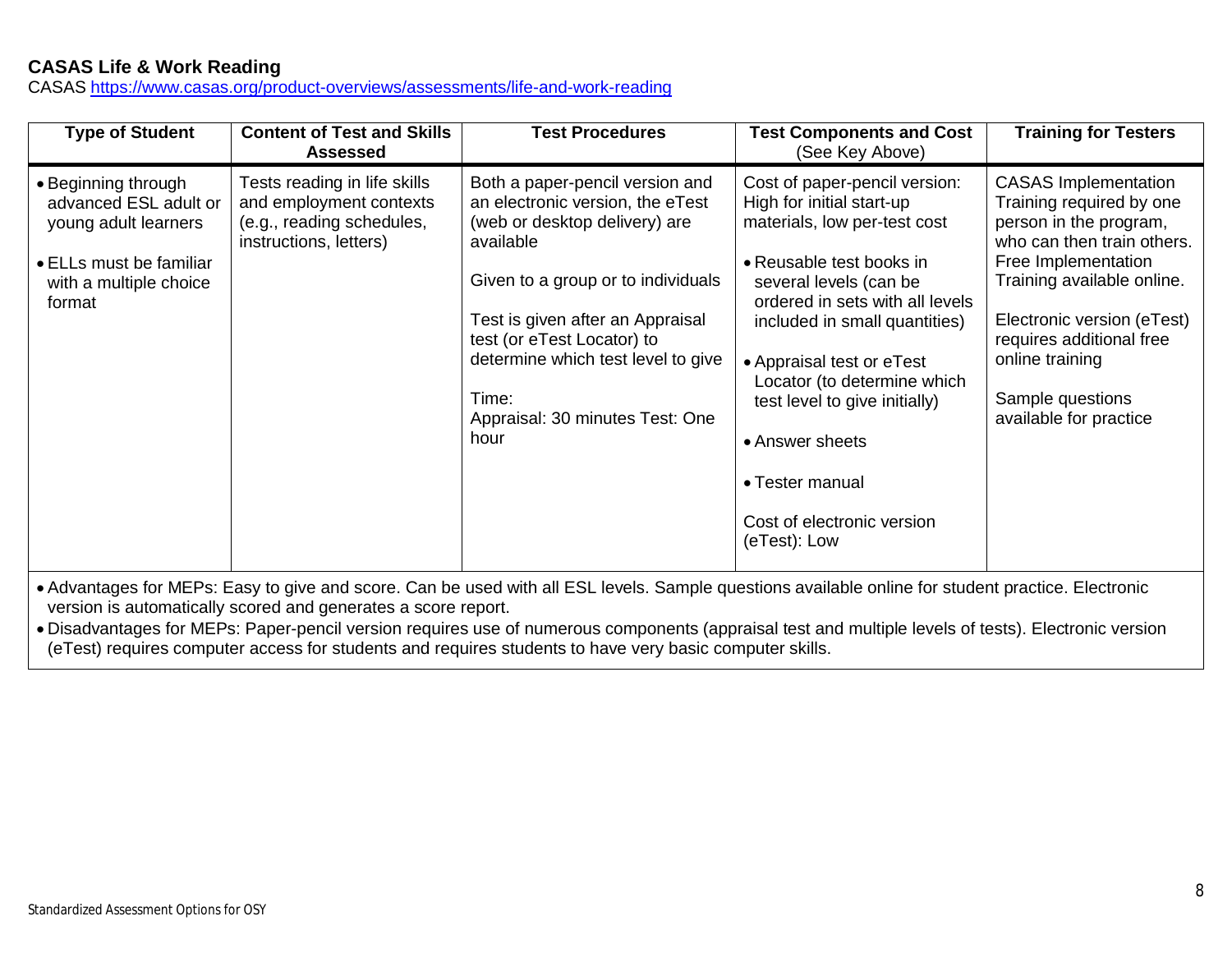#### **DAR (Diagnostic Assessment of Reading)**

Riverside Publishers http://www.riverpub.com/products/dar/index.html

| <b>Type of Student</b>                                                                                                                                                                                                                                          | <b>Content of Test and Skills</b><br><b>Assessed</b>                                                                                                 | <b>Test Procedures</b>                                                                                                                                                                                                                                                        | <b>Test Components and Cost</b><br>(See Key Above)                                                                                    | <b>Training for Testers</b> |
|-----------------------------------------------------------------------------------------------------------------------------------------------------------------------------------------------------------------------------------------------------------------|------------------------------------------------------------------------------------------------------------------------------------------------------|-------------------------------------------------------------------------------------------------------------------------------------------------------------------------------------------------------------------------------------------------------------------------------|---------------------------------------------------------------------------------------------------------------------------------------|-----------------------------|
| • Beginning to advanced<br>ESL adult or young<br>adult learners<br>• Appropriate for ELLs<br>who have low literacy<br>skills or limited<br>education; however,<br>students will need high<br>beginning oral<br>language skills to<br>understand<br>instructions | Tests reading skills in an<br>academic context (e.g.,<br>word decoding, reading<br>passages to demonstrate<br>fluency, defining vocabulary<br>words) | Given one-on-one orally<br>Tester gives student instructions<br>to read word lists, read passages<br>aloud, etc., and records scores in<br>a consumable test booklet.<br>Student answers multiple choice<br>items in test booklet as well.<br>Time: 40-45 minutes per student | Cost: Moderate<br>• Consumable test booklets<br>(two forms available for<br>alternating pre- and post-<br>testing)<br>• Tester manual | Self-training with manual   |
|                                                                                                                                                                                                                                                                 |                                                                                                                                                      | • Advantages for MEPs: Tests all reading skills in short, separate tests. Testers can use all the tests or select specific ones.                                                                                                                                              |                                                                                                                                       |                             |

## **ESLOA (ESL Oral Assessment)**

.

New Readers Press http://www.newreaderspress.com/Items.aspx?hierId=4090

| <b>Type of Student</b>                                                  | <b>Content of Test and Skills</b><br>Assessed                                                                                         | <b>Test Procedures</b>                              | <b>Test Components and Cost</b><br>(See Key Above)                     | <b>Training for Testers</b> |
|-------------------------------------------------------------------------|---------------------------------------------------------------------------------------------------------------------------------------|-----------------------------------------------------|------------------------------------------------------------------------|-----------------------------|
| • Beginning to<br>intermediate ESL adult<br>or young adult<br>learners  | Tests basic listening and<br>speaking skills in a life skills<br>context (e.g., describing<br>pictures, answering basic<br>questions) | Given one-on-one<br>Time: 10-20 minutes per student | Cost: Low<br>• Tester manual (includes<br>instructions and test items) | Self-training with manual   |
| • Appropriate for ELLs<br>with low literacy and/or<br>limited education |                                                                                                                                       |                                                     | • Answer sheets                                                        |                             |

Advantages for MEPs: Easy to give. Does not require that students have literacy or test-taking skills.

 Disadvantages for MEPs: Designed for beginning and intermediate ELLs. Not valid for advanced ELLs. It has not been normed, but is widely used in volunteer tutoring programs.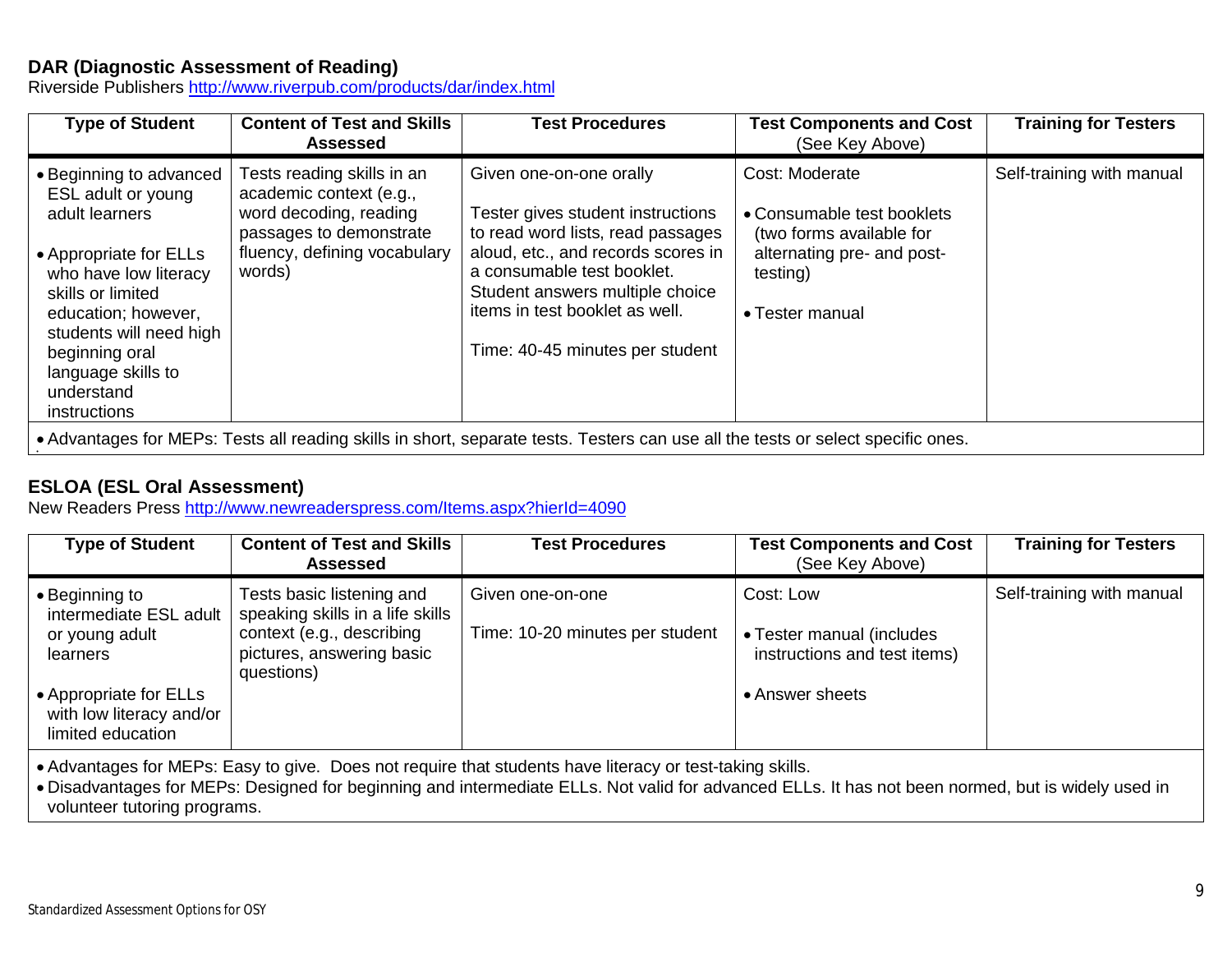## **Gates-MacGinitie AR (Adult Reading)**

Riverside Publishers http://www.riverpub.com/products/gmrt/details.html

| <b>Type of Student</b>                                                                                                                              | <b>Content of Test and Skills</b><br><b>Assessed</b>      | <b>Test Procedures</b>                                                                                                                                           | <b>Test Components and Cost</b><br>(See Key Above)                                    | <b>Training for Testers</b> |
|-----------------------------------------------------------------------------------------------------------------------------------------------------|-----------------------------------------------------------|------------------------------------------------------------------------------------------------------------------------------------------------------------------|---------------------------------------------------------------------------------------|-----------------------------|
| • High intermediate to<br>advanced ESL adult or<br>young adult learners<br>• Not appropriate for<br>ELLs with low literacy<br>and limited education | Tests academic reading<br>vocabulary and<br>comprehension | Can be given online or paper-<br>pencil<br>Given to a group or individuals<br>Students work from reusable or<br>consumable test booklets<br>Time: 75-100 minutes | Cost: Moderate<br>• Consumable or reusable test<br><b>booklets</b><br>• Tester manual | Self-training with manual   |

Advantages for MEPs: Easy to give and score. Test publisher has linked classroom resource manual on how to teach reading.

 Disadvantages for MEPs: Test is not specifically designed for ELLs. Publisher requires purchasers to complete a form showing credentials for testing. http://www.riverpub.com/pdfs/qform.pdf

## **READ (Reading Evaluation-Adult Diagnosis)**

New Readers Press http://www.newreaderspress.com/Items.aspx?hierId=4070

| <b>Type of Student</b>                                                                                             | <b>Content of Test and Skills</b><br>Assessed                                                                                  | <b>Test Procedures</b>                                     | <b>Test Components and Cost</b><br>(See Key Above)                                        | <b>Training for Testers</b> |
|--------------------------------------------------------------------------------------------------------------------|--------------------------------------------------------------------------------------------------------------------------------|------------------------------------------------------------|-------------------------------------------------------------------------------------------|-----------------------------|
| • Low intermediate to<br>advanced ESL adult or<br>young adult learners<br>• Appropriate for ELLs<br>who have basic | Tests basic reading skills<br>(e.g., sight words, word<br>identification, oral reading<br>fluency, listening<br>comprehension) | Given one-on-one orally<br>Time: 10-20 minutes per student | Cost: Low<br>• Tester manual (includes<br>instructions and test items)<br>• Answer sheets | Self-training with manual   |
| literacy skills in English                                                                                         |                                                                                                                                |                                                            |                                                                                           |                             |

Advantages for MEPs: Easy to give.

 Disadvantages for MEPs: Not appropriate for low-level ELLs. Designed for low-literacy native English speakers. Has not been normed, but is widely used in volunteer tutoring programs.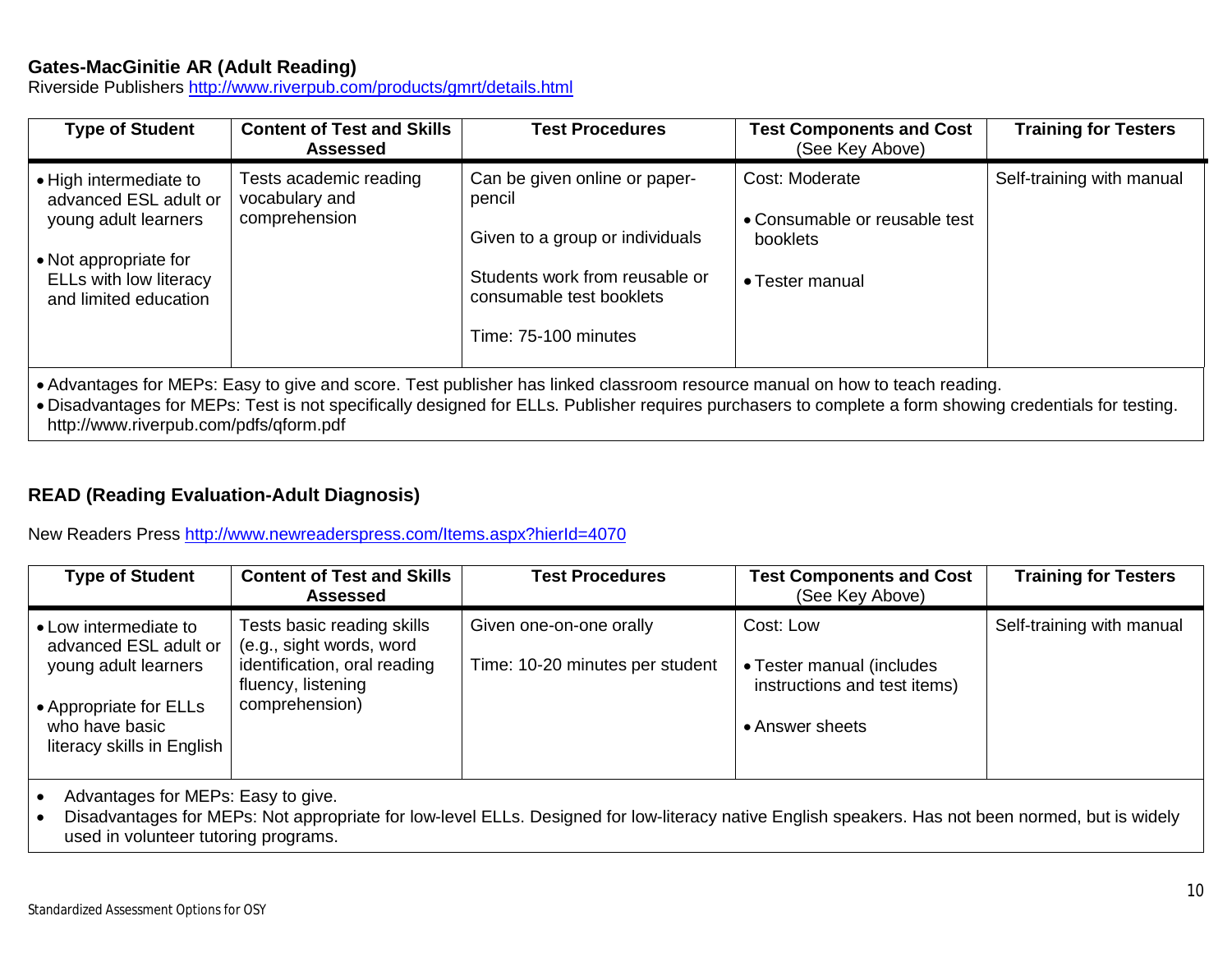## **Stanford English Language Proficiency Test (SELP**)

Pearson http://www.pearsonassessments.com/learningassessments/products/100000659/stanford-english-language-proficiency-test-selp.html

| <b>Type of Student</b>                                                                                                                                                                           | <b>Content of Test and Skills</b><br><b>Assessed</b>                                                                                                                                                                                             | <b>Test Procedures</b>                                                                                                                                            | <b>Test Components and Cost</b><br>(See Key Above)                                                                                       | <b>Training for Testers</b> |  |
|--------------------------------------------------------------------------------------------------------------------------------------------------------------------------------------------------|--------------------------------------------------------------------------------------------------------------------------------------------------------------------------------------------------------------------------------------------------|-------------------------------------------------------------------------------------------------------------------------------------------------------------------|------------------------------------------------------------------------------------------------------------------------------------------|-----------------------------|--|
| • Beginning to advanced<br>ESL adult or young<br>adult learners<br>• Appropriate for ELLs<br>who have low literacy<br>skills or limited<br>education                                             | Tests listening, speaking,<br>reading and writing skills in<br>an academic context.<br>Students hear prompts and<br>answer questions about<br>them, answer multiple<br>choice questions on reading<br>passages, answer<br>questions orally, etc. | Paper-pencil<br>Given one-on-one<br>Student uses reusable test<br>booklet and records answers on<br>an answer sheet<br>Time: 40 minutes to 2 hours per<br>student | Cost: Moderate for initial<br>purchase of materials<br>• Reusable test books in<br>multiple levels<br>• Answer sheets<br>• Tester manual | Self-training with manual   |  |
| • Advantages for MEPs: Tests all English language skills: reading, writing, listening, speaking.<br>. Disadvantages for MEPs: Designed for K-12, so many test items are child or youth-oriented. |                                                                                                                                                                                                                                                  |                                                                                                                                                                   |                                                                                                                                          |                             |  |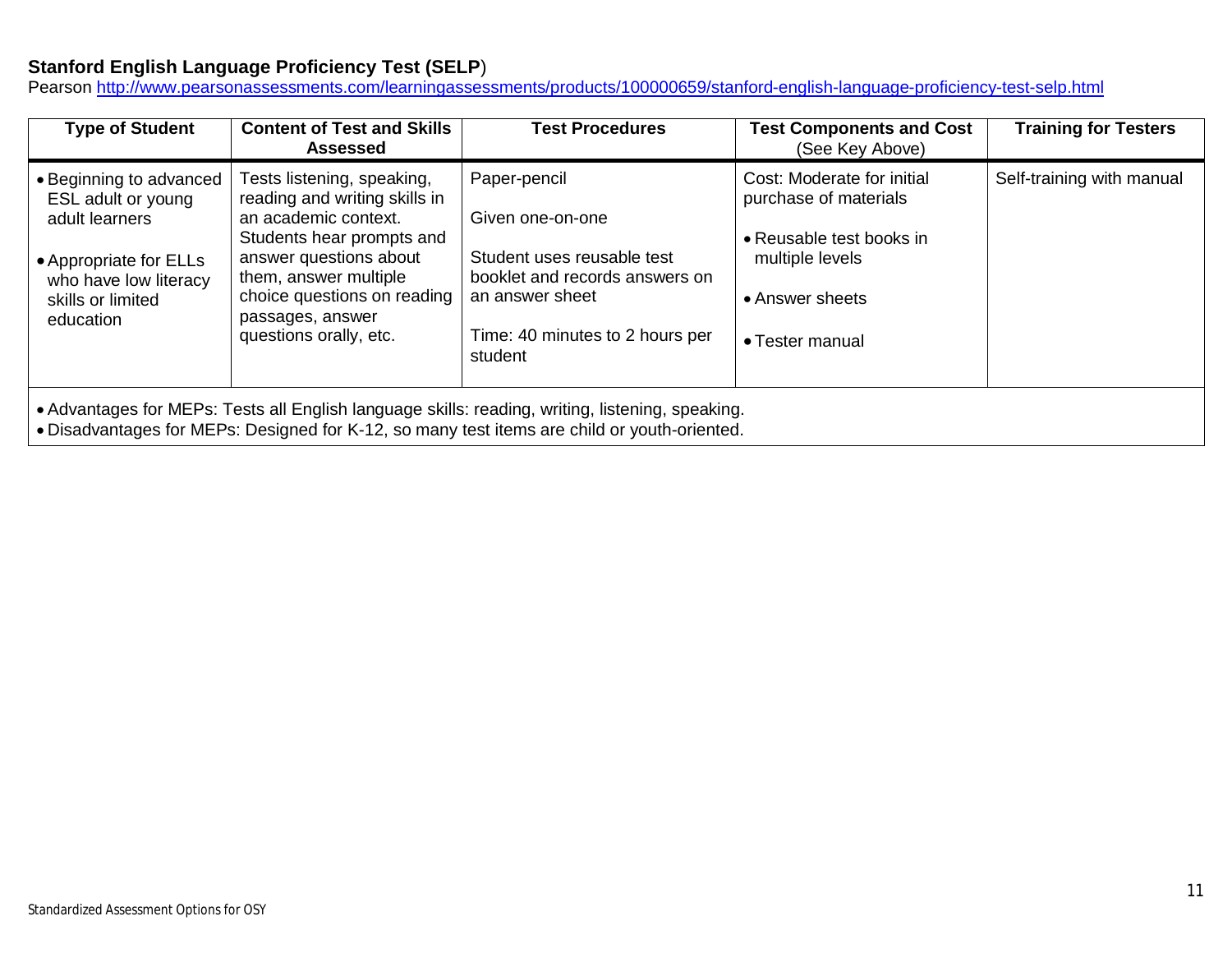## **TABE (Test of Adult Basic Education)**

CTB/McGraw-Hill http://www.ctb.com/ctb.com/control/productFamilyViewAction?productFamilyId=608&p=products

| <b>Type of Student</b>                                                                                                                              | <b>Content of Test and Skills</b><br><b>Assessed</b>               | <b>Test Procedures</b>                                                                                                                                                                                                                                                                                                                                                                                                                                                                                                                                                                                                               | <b>Test Components and Cost</b><br>(See Key Above)                                                                                                                                                                                                                                                                                                                                                           | <b>Training for Testers</b>                                                                                                                    |
|-----------------------------------------------------------------------------------------------------------------------------------------------------|--------------------------------------------------------------------|--------------------------------------------------------------------------------------------------------------------------------------------------------------------------------------------------------------------------------------------------------------------------------------------------------------------------------------------------------------------------------------------------------------------------------------------------------------------------------------------------------------------------------------------------------------------------------------------------------------------------------------|--------------------------------------------------------------------------------------------------------------------------------------------------------------------------------------------------------------------------------------------------------------------------------------------------------------------------------------------------------------------------------------------------------------|------------------------------------------------------------------------------------------------------------------------------------------------|
| • High intermediate to<br>advanced ESL adult or<br>young adult learners<br>• Not appropriate for<br>ELLs with low literacy<br>and limited education | Tests academic reading<br>and math skills (with<br>separate tests) | Both a paper-pencil version and<br>an electronic version, the TABE<br>Adaptive Online (web and<br>computer delivery) are available<br>Given to a group or to individuals<br>For the paper-pencil version, the<br>student uses a reusable test<br>booklet and records answers on<br>an answer sheet<br>Test is available in two lengths,<br><b>Complete Battery and Survey</b><br>(half as long). Test is given after<br>an initial Locator test to<br>determine which test level to<br>give.<br>Reading and math tests are given<br>separately<br>Time:<br>Locator: 20 minutes<br>Complete Battery: 50 minutes<br>Survey: 25 minutes | Cost: High for initial purchase<br>of pencil-paper materials, low<br>per-test cost<br>• Reusable test books in<br>several levels (two forms<br>available for alternating pre-<br>and post-testing)<br>• Locator test (to determine<br>which test level to give<br>initially)<br>• Answer sheets<br>• Tester manual<br>Cost for electronic version<br>(TABE Adaptive Online): high,<br>minimum order required | Self-training with manual<br>for pencil-paper test<br>Training available from<br>publisher for electronic<br>version (TABE Adaptive<br>Online) |

 Advantages for MEPs: Widely used to test reading and math. TABE scores may be of use in helping determine need for basic skills instruction beyond ESL.

 Disadvantages for MEPs: Designed for ABE learners who are native English speakers or who have strong English skills. Not valid for lower-level ESL learners. Requires use of numerous components (locator test and multiple levels of tests).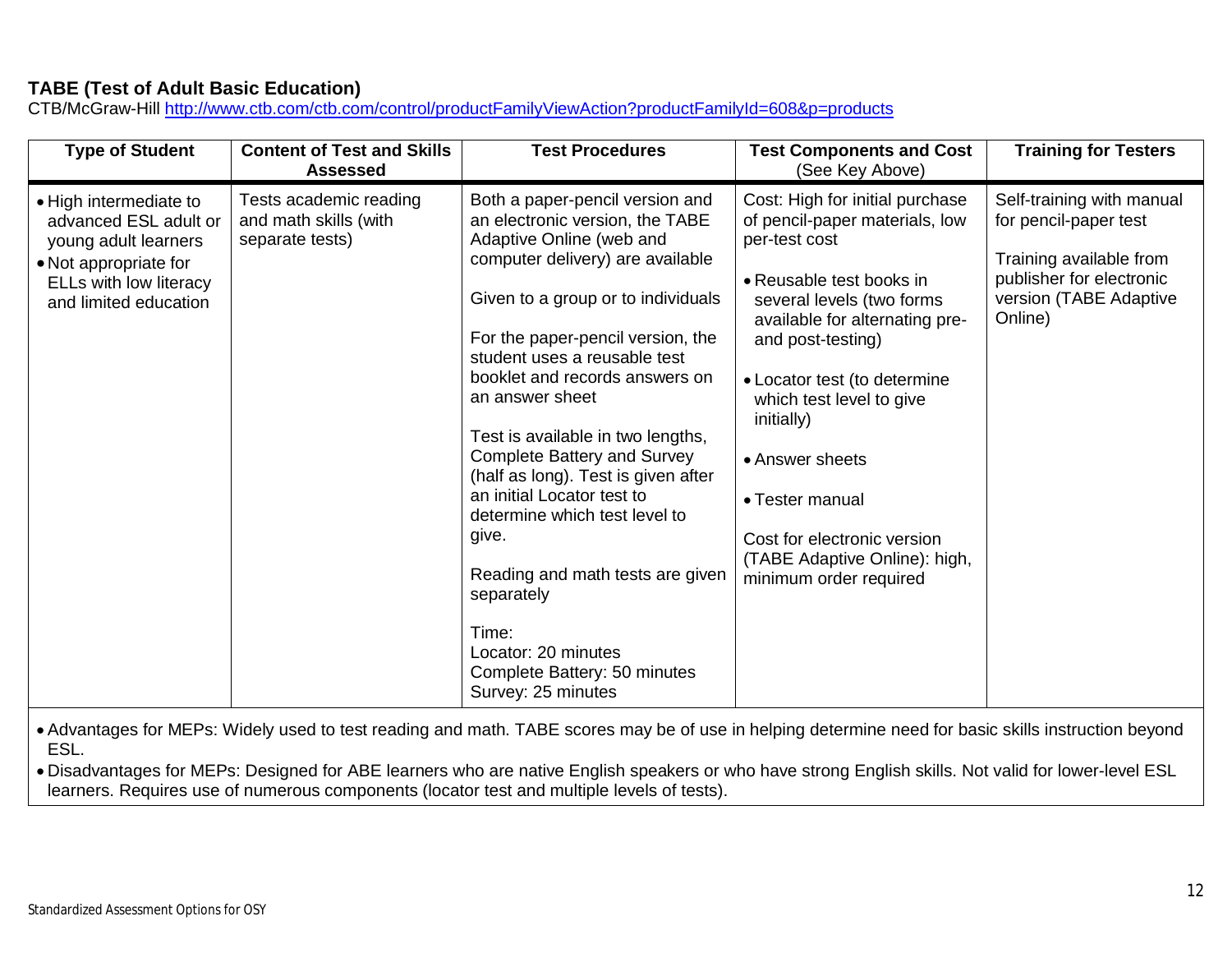# **Tests of Native Spanish Language Skills**

#### **CASAS Spanish Reading Comprehension Test (Evaluación de Comprensión de la Lectura)**

CASAS https://www.casas.org/product-overviews/assessments/spanish-assessment

| <b>Type of Student</b>                                                                    | <b>Content of Test and Skills</b><br><b>Assessed</b>                                                             | <b>Test Procedures</b>                                                                                                                                   | <b>Test Components and Cost</b><br>(See Key Above)                                                                                                                                                                     | <b>Training for Testers</b>                                                                                                      |
|-------------------------------------------------------------------------------------------|------------------------------------------------------------------------------------------------------------------|----------------------------------------------------------------------------------------------------------------------------------------------------------|------------------------------------------------------------------------------------------------------------------------------------------------------------------------------------------------------------------------|----------------------------------------------------------------------------------------------------------------------------------|
| Native Spanish<br>speakers who have had<br>3-9 years of school in<br>their native country | <b>Tests Spanish reading skills</b><br>in a life skills context (e.g.,<br>reading signs, newspapers,<br>$etc.$ ) | Paper-pencil<br>Given to groups or to individuals<br>Student uses reusable test<br>booklet and records answers on<br>an answer sheet<br>Time: 50 minutes | Cost: Moderate for initial<br>purchase of materials, low per-<br>test cost<br>• Reusable test booklets (two<br>forms are available for<br>alternating pre- and post-<br>testing)<br>• Answer sheets<br>• Tester manual | Self-training with manual<br>Unlike some other<br>CASAS assessments,<br>does not require CASAS<br><b>Implementation Training</b> |

Advantages for MEPs: Easy to give and score. Designed for native Spanish speakers who may have limited formal education.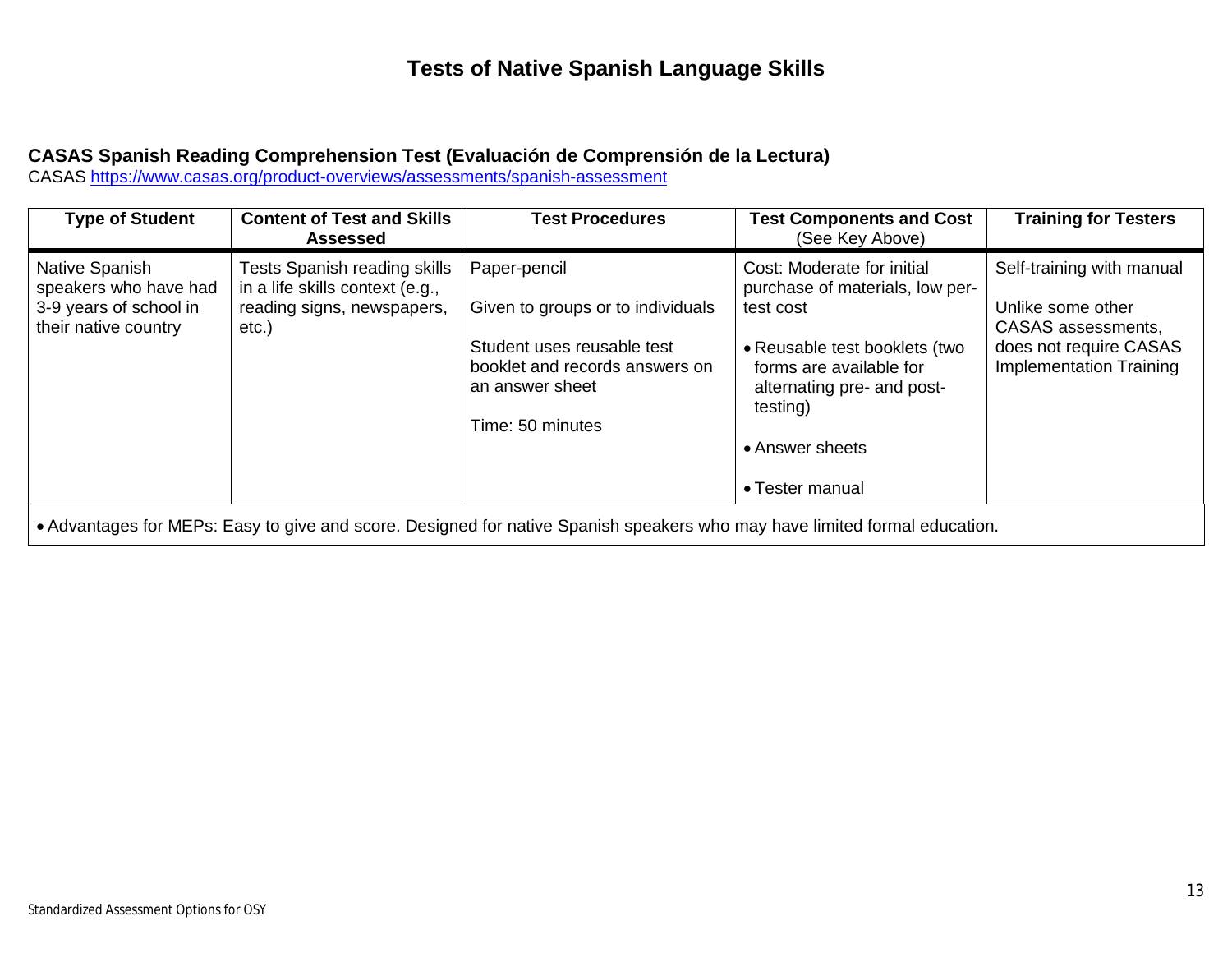#### **Stanford Spanish Language Proficiency Test (SSLP**)

Pearson http://www.pearsonassessments.com/learningassessments/products/100000524/stanford-spanish-language-proficiency-test-sslp.html

| <b>Type of Student</b>                                                                                                                                                                                                                              | <b>Content of Test and Skills</b><br><b>Assessed</b>                                                                                                                                                                                                        | <b>Test Procedures</b>                                                                                                                                            | <b>Test Components and Cost</b><br>(See Key Above)                                                                                       | <b>Training for Testers</b> |
|-----------------------------------------------------------------------------------------------------------------------------------------------------------------------------------------------------------------------------------------------------|-------------------------------------------------------------------------------------------------------------------------------------------------------------------------------------------------------------------------------------------------------------|-------------------------------------------------------------------------------------------------------------------------------------------------------------------|------------------------------------------------------------------------------------------------------------------------------------------|-----------------------------|
| Native Spanish<br>speakers                                                                                                                                                                                                                          | Tests Spanish listening,<br>speaking, reading and<br>writing skills in an academic<br>context. Students hear<br>prompts and answer<br>questions about them,<br>answer multiple choice<br>questions on reading<br>passages, answer<br>questions orally, etc. | Paper-pencil<br>Given one-on-one<br>Student uses reusable test<br>booklet and records answers on<br>an answer sheet<br>Time: 40 minutes to 2 hours per<br>student | Cost: Moderate for initial<br>purchase of materials<br>• Reusable test books in<br>multiple levels<br>• Answer sheets<br>• Tester manual | Self-training with manual   |
| • Advantages for MEPs: Tests all Spanish language skills: reading, writing, listening, speaking.<br>• Disadvantages for MEPs: Testers must be proficient in Spanish and English. Designed for K-12, so many test items are child or youth-oriented. |                                                                                                                                                                                                                                                             |                                                                                                                                                                   |                                                                                                                                          |                             |